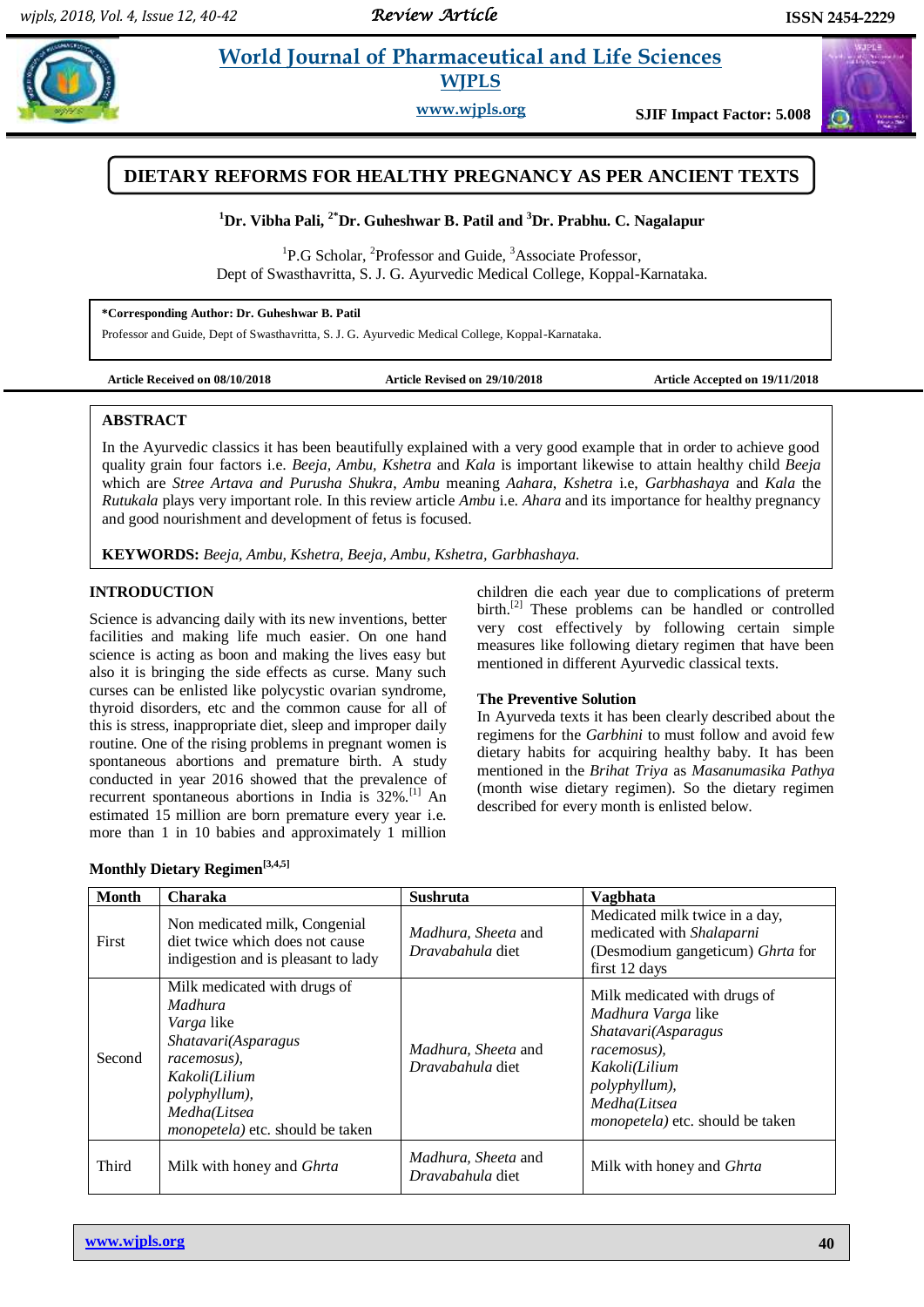| Fourth         | Butter extracted from milk in one.<br>Aksha<br><i>Matra</i> i.e. one <i>Tola</i> 12 gms or milk<br>with butter. | Cooked <i>sasti rice</i> with<br>curd and <i>hridya</i> (pleasant)<br>food mixed with milk and<br>butter also meat of<br>animals of <i>jangala desha</i> . | Butter extracted from milk in one.<br>Aksha Matra i.e. one Tola 12 gms or<br>milk with butter. |
|----------------|-----------------------------------------------------------------------------------------------------------------|------------------------------------------------------------------------------------------------------------------------------------------------------------|------------------------------------------------------------------------------------------------|
| Fifth          | Butter with milk or butter extracted<br>from milk                                                               | Cooked <i>sasti rice</i> with<br>milk, meat of animals<br>found in jangala desha<br>along with Hridya Aahar<br>mixed with milk and<br>ghrta.               | Butter with milk or butter extracted<br>from milk                                              |
| Sixth          | Ghrta medicated with the drugs of<br>madhura group.                                                             | Ghrta or rice gruel<br>medicated with <i>gokshura</i> .                                                                                                    | Ghrta medicated with the drugs of<br><i>madhura</i> group.                                     |
| Seventh        | Same diet as of sixth month                                                                                     | Ghrta medicated with<br>vidarigandhadhi gana of<br>drugs.                                                                                                  | Same diet as of sixth month                                                                    |
| Eighth         | Rice gruel prepared with milk and<br>mixed with <i>ghrt</i> should be given                                     | She should be given<br>unctuous gruels, jangala<br>mansa rasa.                                                                                             | Rice gruel mixed with <i>grta</i> should be<br>given                                           |
| Ninth to<br>be | Regimen of eighth month to be<br>continued                                                                      | Regimen of eighth month<br>continued                                                                                                                       | Regimen of eighth month to be<br>continued                                                     |

# **DISCUSSION**

## **For first trimester**

- i) According to Ayurveda Milk is *Kapha Vardhaka* & thus promotes development of embryo. Rich in proteins & increases blood supply, helps in the growth & development of placenta. Rich in calcium & helps in development of breast & uterus. It also has Vitamin D which is necessary for calcium absorption in mother.
- ii) *Madhura* drugs are *Jeevaneeya & Kapha Vardhaka, Pittahara* & are *GarbhastapakaDravyas* like *Shatavari (Asparagusracemosus), Kakoli(Lilium polyphyllum), Medha(Litsea monopetela)* etc. help in the development of fetal brain, growth of fetal body tissues. They also provide carbohydrates.
- iii) During the first trimester of pregnancy most women experience nausea and vomiting, thus cannot take proper diet. *Madhura Gana Dravyas* being anabolic will help in maintenance of proper health of mother and fetus. Also, in first trimester stress is laid on stabilizing the pregnancy and nurturing the uterine bed through *Rasa* and *Rakta Dhatus*. The embryo gets nourishment directly by *Upsnehana*. Hence more *Jaleeya* substances such as juicy fruits, coconut water, milk are advocated. Also the use of *Garbhastapaka Dravyas* helps in implantation of embryo and thus prevents from the threat of abortion.
- **iv)** Use of *Sheeta (Sheeta Veerya)* and *Madhura,* liquid diet along with milk will prevent dehydration and supply required nourishment. v)If milk may not be consumed or accepted in daily routine for its odour or taste it can modified by adding some taste inducers like *Shatavari(Asparagus racemosus), Chawanprash* etc.

## **Second trimester**

- i) The diet should be one of rice, milk, butter and Ghee. Fruits such as Amalaki etc are advised. The drugs prescribed like Milk, Butter, Meat, *Shashtika Shali* also fulfill the need. *Ghrt* and *Madhura gana*  help to prevent intrauterine growth retardation (IUGR).
- ii) From the fourth month onwards-muscular tissue of fetus grows sufficiently requiring more protein, which is supplied by use of meat or meat soup.
- iii) By the end of second trimester most women suffer from edema of feet and other complications of water accumulation. So, *Ghrta* or rice gruel medicated with *Gokshura (Tinospora cordifolia)* may be taken. Use of *Gokshura (Tinospora cordifolia)* a good diuretic in sixth month will prevent retention of water as well as its complications.

#### **Third trimester**

- i) The drugs of V*idarigandhadi* group are diuretic, anabolic, relieve emaciation and suppress *Pitta* and *Kapha.* Their regular use in seventh month help in proper growth, maintaining health of mother and fetus.
- ii) From the seventh month onwards, there should be less fat, less salt and less water in the diet therefore, rice kanji with a little ghee is advocated which avoids complications like pedal edema and hypertension.
- iii) This gives the strength to the women to deliver normally without any complications. Rice gruel mixed with *Grta* should be given. Rice gruel with milk & *Gritha* is *Brumhana* thus helps in body building & weight gain.